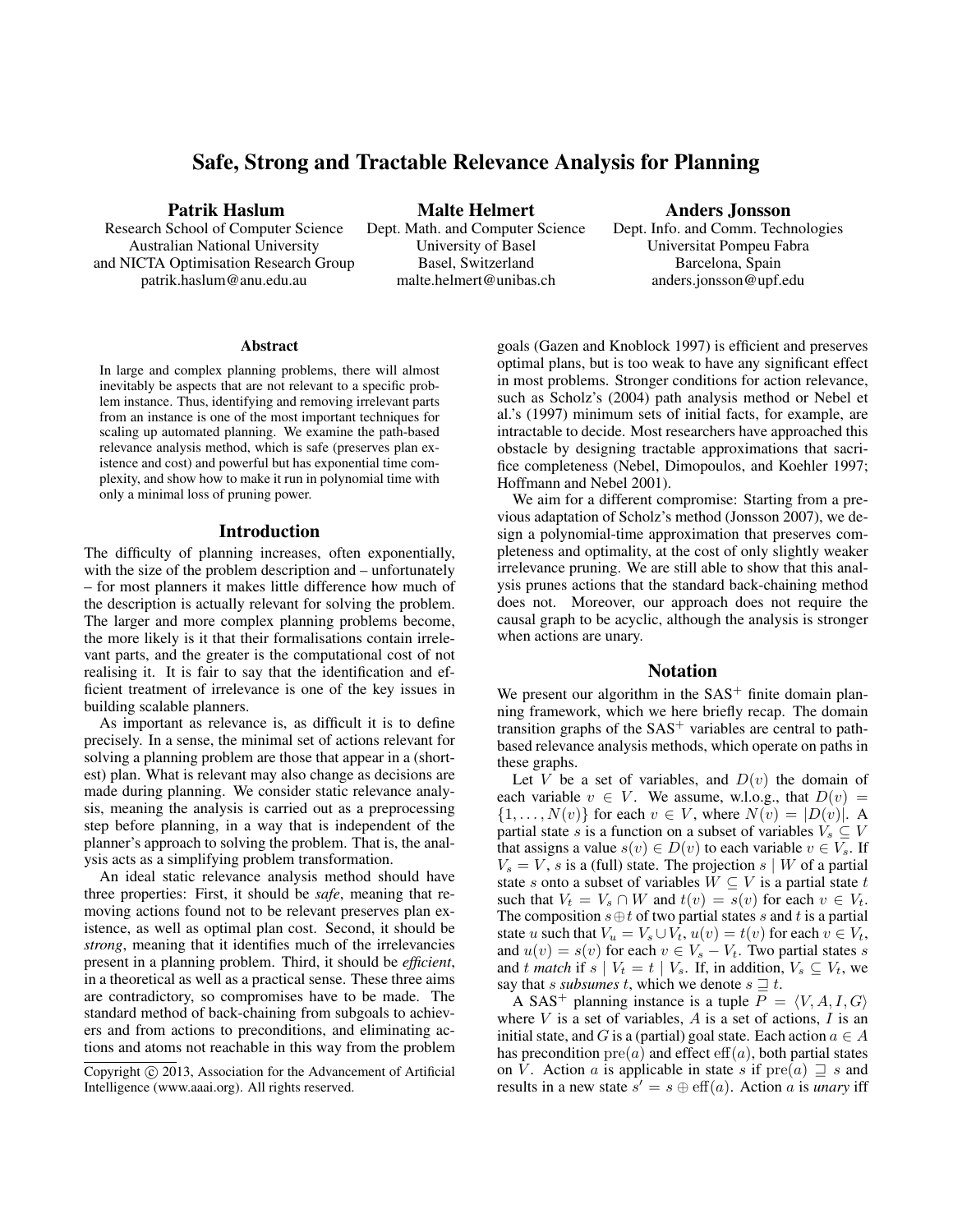$|V_{\text{eff}(a)}| = 1$ . We say the instance is unary iff all actions are.

The domain transition graph, or DTG, of a variable  $v \in V$ is a directed graph  $DTG(v) = (D(v), E)$  with the values in the domain  $D(v)$  of v as nodes. There is an edge  $(x, y) \in E$ if and only if  $x \neq y$  and there exists an action  $a \in A$  such that  $\text{eff}(a)(v) = y$  and either  $v \notin V_{\text{pre}(a)}$  or  $\text{pre}(a)(v) = x$ .

## Path Relevance Analysis

The relevance analysis method proposed by Scholz (2004) works by identifying which paths through the DTGs can be replaced by other paths. Replaceable paths are irrelevant, and any action that appears only on such paths is irrelevant.

A path through the DTG of a variable  $v \in V$  corresponds to a sequence of actions  $\langle a_1, \ldots, a_k \rangle$ . This induces a sequence of preconditions on variables other than  $v$ , i.e. partial states,  $\langle \text{pre}(a_1) | V - \{v\}, \ldots, \text{pre}(a_k) | V - \{v\} \rangle$ , and similarly a sequence of effects on  $V - \{v\}$ . Path replaceability means that the action sequence, when appearing in a valid plan, can be replaced by the actions of the replacement path without invalidating the plan. A path  $p$  from value  $x$ to value y in  $DTG(v)$  can be replaced by a different path q from  $x$  to  $y$  iff  $q$  and  $p$  have the same effects on variables other than  $v$  and the precondition sequence of  $q$  has no more requirements than that of  $p$ . To preserve optimal plan length (cost), the length (cost) of  $q$  must be no greater than that of  $p$ . Note that if all actions are unary, any path containing cycles is replaceable by the same path with the cycles removed.

For each variable  $v \in V$ , relevance analysis identifies a set of value pairs  $(x, y) \in D(v)$  (called "starts" and "stops") such that a plan solving  $P$  may need to change the value of v from x to y. Initially, the only pair is  $(I(v), G(v))$  for  $v \in V_G$ . It then identifies the irreplaceable paths from x to  $y$  in DTG( $v$ ). The preconditions and effects of these paths become new starts and stops for other variables. The process is iterated to a fixpoint where all starts and stops induced by the current set of paths are connected (if possible) by those paths. An action not appearing on any path in the fixpoint set is irrelevant.

The number of distinct paths through a DTG may be exponential in the number of actions affecting the variable (consider, as an example, a variable with  $n$  values in which every pair of values is connected by a different action: this yields  $O(n^2)$  actions, but  $O((n-1)!)$  distinct paths connecting any pair of values). Scholz' analysis explicitly examines all these paths, making its worst case complexity exponential. Note, however, that it is not known whether deciding path relevance of an action requires exponential time, since the question that needs to be answered is only if the action lies on some relevant path. In the next section, we introduce our approximation method, which groups paths into sets and performs the replaceability check on those sets. This is how we ensure tractability.

## Approximate Analysis for Unary Domains

In this section we present our method for approximate path relevance analysis. It follows a previous adaptation of Scholz' method (Jonsson 2007), apart from the component that identifies irreplaceable paths. Our new component runs in polynomial time and approximates path irreplaceability in a safe way, by grouping together sets of "similar" paths. However, this also leads to some loss of precision, so that the approximate method may label fewer actions as irrelevant.

In the rest of this section we assume that all actions are unary. We will discuss the challenges and potential ways of extending it to non-unary actions in the next section. When all actions are unary, the side effect sequences of all paths are empty so the replaceability condition reduces to comparing the precondition sequences. Hence, each path is, for the purpose of our analysis, fully characterised by its start and end values and its precondition sequence, and we will view a path simply as a sequence of partial states.

Let  $p = \langle s_1, \ldots, s_k \rangle$  and  $q = \langle t_1, \ldots, t_m \rangle$  be two paths, i.e., sequences of partial states. We use  $a(p)$  to denote the action sequence associated with path p. We say that p *subsumes* q, which we denote  $p \supseteq q$ , if  $k \leq m$  and there exist integers  $j_1, \ldots, j_k$  such that  $1 \le j_1 \le \cdots \le j_k \le m$  and  $s_i \supseteq t_{j_i}$  for each  $1 \leq i \leq k$ . Intuitively, one may read  $p \sqsupseteq q$  as "p is more generally applicable than q". This is exactly what the next lemma shows. The additional condition  $k \leq m$  ensures that optimal plans are preserved.

Lemma 1 *Let* p *and* q *be two paths between* x *and* y *in some DTG. Given an action sequence with subsequence*  $a(q)$ *, if*  $p \supseteq q$  and no goal or action precondition other than y is *provided by*  $a(q)$ *,*  $a(q)$  *can be replaced with*  $a(p)$ *.* 

**Proof (sketch):** Since  $s_i \sqsupseteq t_{j_i}$ , the precondition  $s_i$  is satisfied whenever  $t_{j_i}$  is. We can thus replace each action in  $a(q)$ with the sequence of its associated actions in  $a(p)$ .

Our algorithm works by maintaining lower and upper bounds on the set of *all* irreplaceable paths between two nodes in a DTG. These bounds are themselves paths, i.e. sequences of partial states. The idea is that a path is replaceable if its lower bound is subsumed by the upper bound of another path (or set of paths). To represent the fact that there may be no path between a pair of nodes, we use a special constant NOPATH that satisfies  $p \supseteq \text{NoPATH}$  and NOPATH  $\not\supseteq p$  for each path p. Our algorithm also exploits the fact that no irreplaceable path through  $DTG(v)$  can have more than  $N(v) - 1$  edges, else it would contain cycles.

To compute bounds we introduce two operations on paths. The intersection  $p \cap q$  of two paths p and q is a path  $r = \langle s_1, \ldots, s_k \rangle$  such that  $r \supseteq p, r \supseteq q$ , and  $\sum_{i=1}^k |V_{s_i}|$ is maximised; in other words,  $p \sqcap q$  is a "maximal" path that subsumes both p and q. The union  $p \sqcup q$  of two paths p and q is a path  $r = \langle s_1, \ldots, s_k \rangle$  such that  $p \supseteq r$ ,  $q \supseteq r$ , and  $\sum_{i=1}^{k} |V_{s_i}|$  is minimised;  $p \sqcup q$  is thus a "minimal" path that is subsumed by both p and q. We define NOPATH  $\cap$  p = p and NOPATH  $\Box p =$  NOPATH for each path p.

Algorithm 1 shows how to compute the intersection  $p \sqcap q$ between two paths  $p = \langle s_1, \ldots, s_k \rangle$  and  $q = \langle t_1, \ldots, t_m \rangle$ using dynamic programming. For space reasons we omit the algorithm for computing the union, which is very similar. For each pair  $s_i, t_j$  of partial states, the algorithm decides whether to exclude  $s_i$ , exclude  $t_j$  or, if  $s_i$  and  $t_j$  match, include the intersection  $s_i \cap t_j$ . Among these three decisions, the algorithm chooses the one that maximises the size of the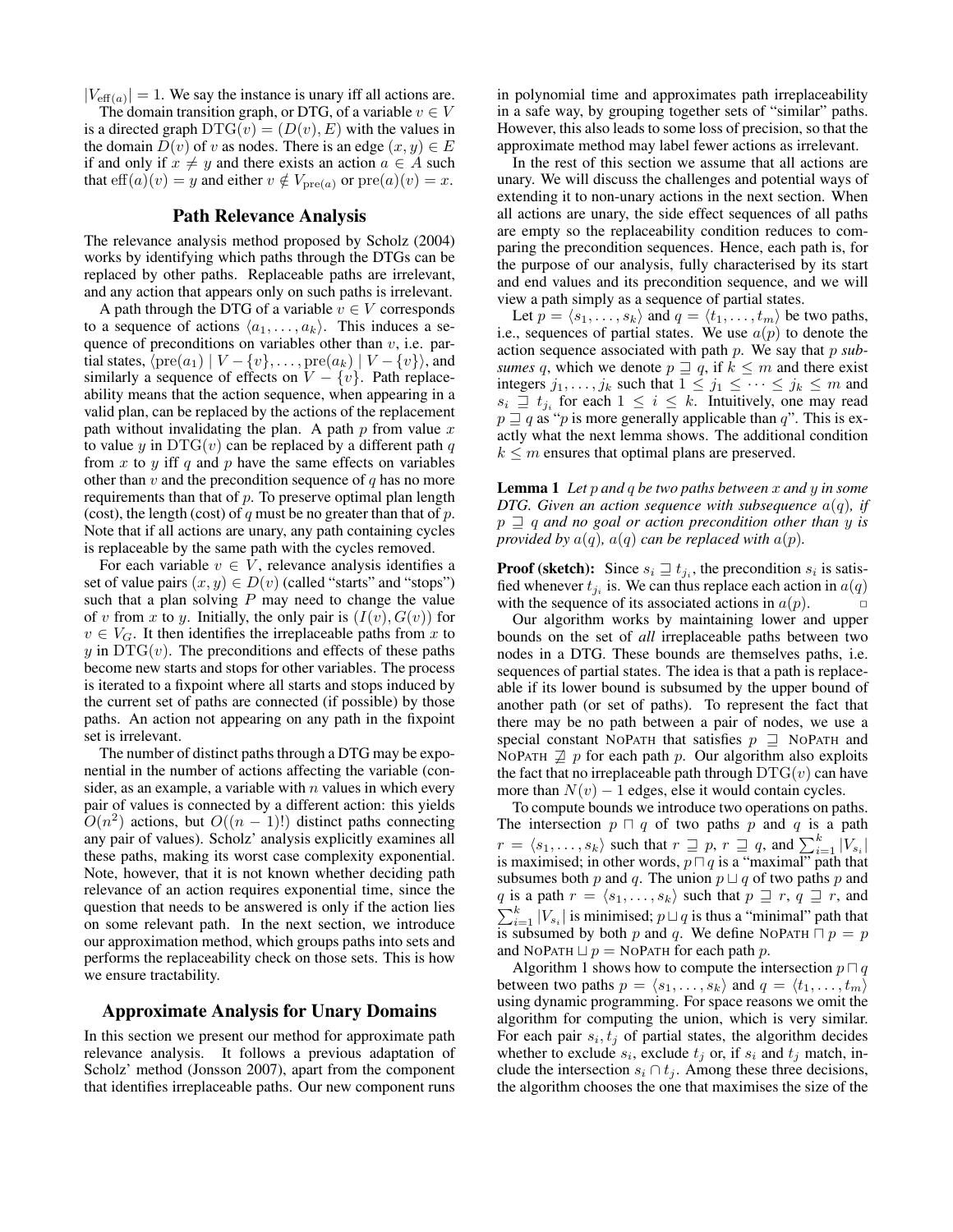| <b>Algorithm 1</b> Intersection $\langle s_1, \ldots, s_k \rangle \sqcap \langle t_1, \ldots, t_m \rangle$ |                                                 |
|------------------------------------------------------------------------------------------------------------|-------------------------------------------------|
|                                                                                                            | for each $0 \leq j \leq m$                      |
| 2                                                                                                          | $A(0, j) \leftarrow 0$                          |
| 3                                                                                                          | for each $1 \leq i \leq k$                      |
|                                                                                                            | $A(i,0) \leftarrow 0$                           |
| $\frac{4}{5}$                                                                                              | for each $1 \leq j \leq m$                      |
| 6                                                                                                          | $A(i, j) \leftarrow A(i, j - 1)$                |
| 7                                                                                                          | <b>if</b> $A(i, j) < A(i - 1, j)$               |
| 8                                                                                                          | $A(i, j) \leftarrow A(i - 1, j)$                |
| 9                                                                                                          | <b>if</b> $s_i$ and $t_j$ match                 |
| 10                                                                                                         | $u \leftarrow s_i \cap t_i$                     |
| -11                                                                                                        | <b>if</b> $A(i, j) \le A(i - 1, j - 1) +  V_u $ |
| 12                                                                                                         | $A(i, j) = A(i - 1, j - 1) +  \tilde{V}_u $     |
| 13                                                                                                         | extract the path backwards from $A(k, m)$       |

variable sets of the path's partial states. The path can then be extracted by remembering the decisions made. The intersection of two paths is no longer than the shortest of the two, and the union is no longer than the sum of their lengths.

Algorithm 2 identifies all edges in  $DTG(v)$  that lie on relevant (i.e., irreplaceable) paths starting from a given value  $x \in D(v)$ . Each edge  $e = \langle o, d, s \rangle$  consists of an origin  $e.o \in D(v)$ , a destination  $e.d \in D(v)$ , and a partial state  $e.s$ that is the precondition of the associated action. For each  $i \in$  $D(v)$ ,  $LN(i)$  and  $UN(i)$  hold the lower and upper bounds on all paths from x to i. For each edge e,  $LE(e)$  and  $UE(e)$ hold the lower and upper bound on paths from  $x$  that end with e, and  $RE(e)$  tracks whether e is relevant.

The algorithm is a modified breadth-first search that may revisit nodes, up to at most  $N(v) - 1$  times, if their lower and upper bounds change. It maintains a set Edges of edges and a set Nodes of nodes, and updates the lower and upper bounds of edges in Edges and nodes in Nodes. An edge is deemed irrelevant if there is another edge with the same destination whose upper bound subsumes the lower bound of the former. The length of an irreplaceable path, and hence its lower bound, can never exceed  $N(v) - 1$ . Thus, we can safely ignore upper bounds longer than  $N(v)$ , since they can never subsume any lower bound. This is done by setting  $q$ to NOPATH when  $|q| \ge N(v)$ , at line 26.

Algorithm 2 computes the relevant edges to all nodes. We then extract edges on irreplaceable paths from  $x$  to all current stop values  $y$  backwards from each  $y$ , identifying each relevant incoming edge to a node, and recursively visiting the origin of each such edge.

**Theorem 2** If  $RE(e) = false$ , either a) there exists no *path from* x *that includes* e*, or b) there exists an edge* f *with*  $f.d = e.d$  *and*  $RE(f) = true$  *such that*  $p \sqsupseteq q$  *for each irreplaceable path* p *from* x *ending with* f *and each path* q *from* x *ending with* e*.*

**Proof (sketch):** If a) holds  $RE(e)$  is never set to true on line 17 of the algorithm. If b) holds  $RE(e)$  has to be set to false on line 20 or 22, implying  $UE(f) \sqsupseteq LE(e)$  for some f such that  $RE(f) = true$ . By the definition of the intersection and union used to compute the bounds, this implies  $p \supseteq$  $UE(f) \sqsupseteq LE(e) \sqsupseteq q$  for each such pair of paths p and q.  $\Box$ 

#### Algorithm 2 RELEVANT $(v, x)$ 1 for each  $1 \le i \le N(v)$ <br>2  $LN(i) \leftarrow UN(i) \leftarrow$ 2  $LN(i) \leftarrow UN(i) \leftarrow \text{NOPATH}$ <br>3 for each edge e 3 for each edge e<br>4  $LE(e) \leftarrow U$ 4  $LE(e) \leftarrow UE(e) \leftarrow \text{NOPATH}$ <br>5  $RE(e) \leftarrow false$ 5  $RE(e) \leftarrow false$ <br>6  $LN(x) \leftarrow UN(x) \leftarrow$ 6  $LN(x) \leftarrow UN(x) \leftarrow \langle$ <br>7  $E\textrm{d}aes \leftarrow \{e = \langle o, d, s \rangle\}$ 7  $Edges \leftarrow \{e = \langle o, d, s \rangle : e.o = x\}$ <br>8 **repeat**  $N(v) - 1$  times 8 repeat  $N(v) - 1$  times<br>9  $Nodes \leftarrow \emptyset$ 9  $Nodes \leftarrow \emptyset$ <br>10 **for each** edg 10 for each edge  $e \in Edges$ <br>11  $LE(e) \leftarrow \langle LN(e.o), e \rangle$  $LE(e) \leftarrow \langle LN(e.o), e.s \rangle$ 12  $UE(e) \leftarrow \langle UN(e.o), e.s \rangle$ <br>13 **if**  $e.d \neq x$  add *e.d* to *Nod* 13 **if**  $e.d \neq x$  add  $e.d$  to *Nodes*<br>14 *Edges*  $\leftarrow \emptyset$ 14  $Edges \leftarrow \emptyset$ <br>15 **for each**  $i \in$ 15 **for each**  $i \in Nodes$ <br>16 **for each** edge *e* s for each edge e such that  $e.d = i$ 17  $RE(e) \leftarrow LE(e) \neq \text{NOPATH}$ <br>18 **for each** pair of edges  $(e, f)$  s.t. 18 **for each** pair of edges  $(e, f)$  s.t.  $e.d = f.d = i$ <br>19 **if**  $RE(f)$  and  $UE(f) \supseteq LE(e)$ 19 **if**  $RE(f)$  and  $\overline{U}E(f) \stackrel{\sim}{=} LE(e)$ <br>20  $RE(e) \leftarrow false$ 20  $RE(e) \leftarrow false$ <br>
21 **else if**  $RE(e)$  **and** *U* 21 **else if**  $R\ddot{E}(e)$  and  $UE(e) \sqsupseteq LE(f)$ <br>22  $RE(f) \leftarrow false$ 22  $RE(f) \leftarrow false$ <br>23  $p \leftarrow \text{NOPATH}, q \leftarrow \langle \rangle$ 23  $p \leftarrow \text{NoPATH}, q \leftarrow \langle \rangle$ <br>24 **for each** relevant edg 24 **for each** relevant edge *e* such that  $e.d = i$ <br>25  $p = p \sqcap LE(e)$ 25  $p = p \sqcap LE(e)$ <br>26  $q = q \sqcup UE(e)$ 26  $q = q \sqcup UE(e)$  (or NOPATH if  $|q| \ge N(v)$ )<br>27 **if**  $p \ne LN(i)$  or  $q \ne UN(i)$ 27 if  $p \neq LN(i)$  or  $q \neq UN(i)$ <br>28  $LN(i) \leftarrow p$ 28  $LN(i) \leftarrow p$ <br>29  $UN(i) \leftarrow q$  $UN(i) \leftarrow q$ 30 add each edge *e* such that  $e.o = i$  to *Edges*

## **Complexity**

The complexity of path subsumption, intersection and union is proportional to path lengths. Because algorithm RELEVANT never handles paths longer than  $D =$  $\max_{v \in V} N(v)$ , these operations are bounded by  $O(|V|D)$ and  $\tilde{O}(|V|D^2)$ , respectively, and RELEVANT runs in time  $O(|E||V|D^3(|E|+D))$ . RELEVANT is invoked at most  $O(|V|D)$  times, once for each variable-value pair, so the total complexity of approximate path relevance analysis is  $O(|E||V|^2D^4(|E|+\tilde{D}))$ , i.e., polynomial in the size of the planning instance P.

## Generalisation to Non-Unary Domains

Generalising our method to non-unary domains is challenging. As already mentioned, path replacement in this case almost always requires that the two paths have exactly the same sequence of effects on other variables.<sup>1</sup> We can of course partition the sets of paths ending in each node into equivalence classes based on their side effects, and apply our approximate reasoning only within each such class; if the number of such classes is polynomially bounded, the algorithm remains polynomial. However, this approach is likely to suffer from greatly reduced pruning power, since it

<sup>&</sup>lt;sup>1</sup>There are exceptions to this: a sequence of effects on a variable  $v$  is equivalent to the last effect in the sequence if the sequence forms a contiguous path in  $DTG(v)$  that does not pass through any value of  $v$  that is a start or stop.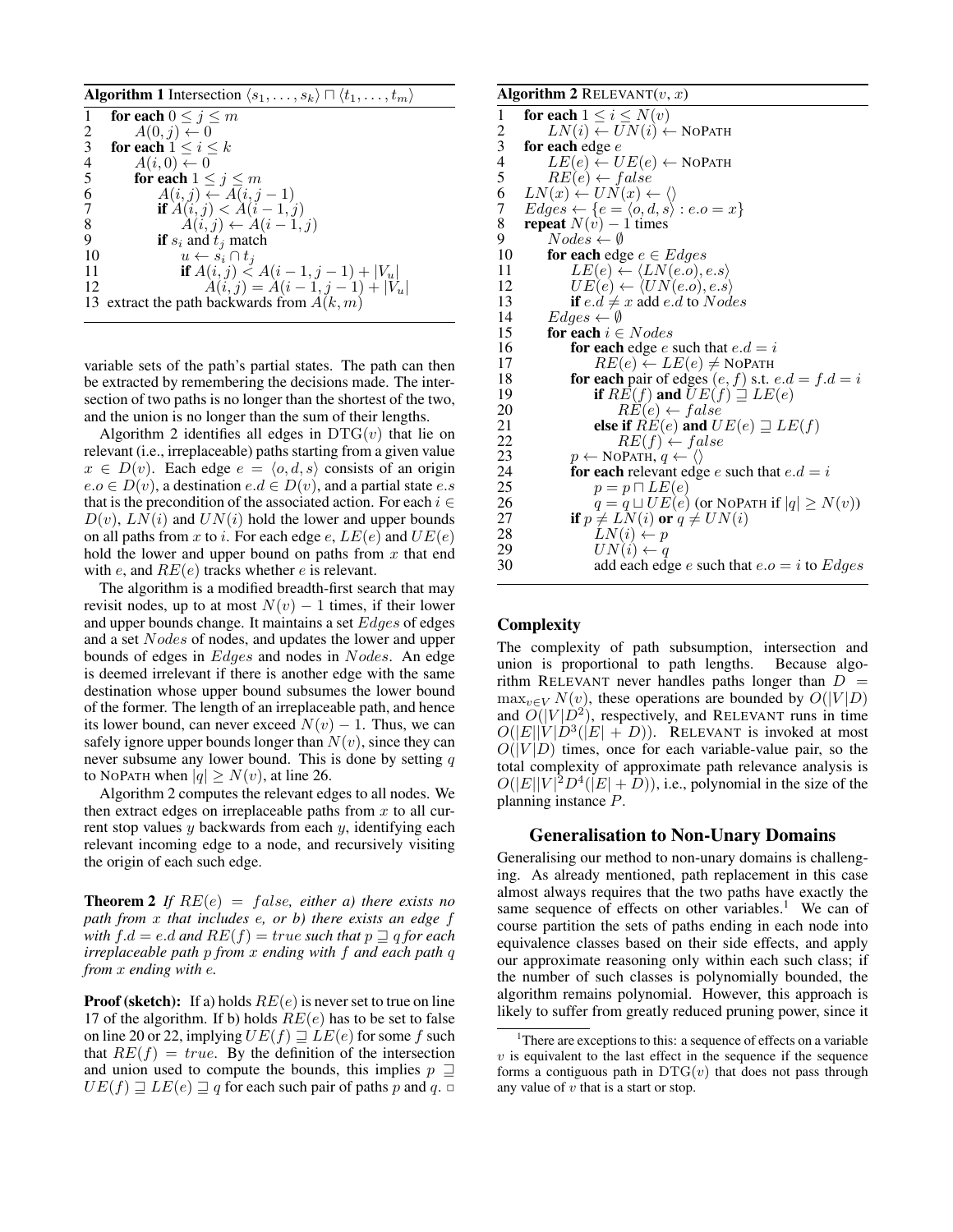

Figure 1: (a) Distribution of the fraction of actions pruned as irrelevant, using tractable analysis. (b) Total time to solve with and without relevance analysis. Total time with relevance pruning is the sum of the time for analysis and for search on the reduced problem.

is very unusual to find paths with the same effects but where one has more preconditions.

An alternative approach to extending the scope of our analysis is through problem reformulation. In many cases, a SAS<sup>+</sup> domain formulated with non-unary actions can be expressed using only unary actions, if those actions are permitted to have more complex (typically disjunctive) preconditions. Consider, for example, the Blocksworld domain: the Boolean variable  $CLEAR(x)$  can be replaced by the formula  $\neg \exists y \text{ BELOW}(y) = x$ , equivalent to  $\forall y \text{ BELOW}(y) \neq x$ , which, because each block can be only in one place, is equivalent to  $\forall y(\text{BELOW}(y) = \text{TABLE} \lor \exists z \neq x \text{ BELOW}(y) = z).$ As long as each disjunction is over permitted values of the same variable (as in this example), the subsumption relation between states, and hence subsumption between paths, and the union and intersection operations, can be extended to this formalism in a fairly straightforward manner (Jonsson 2007). This is how we handle the non-unary BLOCKSWORLD and DRIVERLOG domains in the experiments. We remark that other reformulations that make actions unary (e.g. serialising the effects of actions) do not appear to combine well with our approach.

#### Experimental Results

We ran experiments using our approach in four benchmark domains: LOGISTICS, MICONIC, BLOCKS, and DRIVER-LOG. We used Fast Downward (Helmert 2006) to translate planning instances to  $SAS<sup>+</sup>$ . To make MICONIC unary we modified the domain so that passengers cannot be simultaneously boarded and served. For BLOCKSWORLD and DRIVERLOG we applied the problem reformulation described in the previous section. We used the reformulated instances only for path analysis, not for planning.

We measure the impact of relevance analysis in two ways: First, the fraction of actions removed as irrelevant (shown as a distribution in Figure  $1(a)$ ), and, second, the impact that this reduction has on the total running time when solving the planning problems optimally using  $A^*$  search (implemented in Fast Downward). With the exception of the DRIVERLOG

domain, even the approximate analysis prunes more than half of the actions in most instances. Moreover, this often has a dramatic impact on search: With relevance pruning, the number of instances solved increases by 9.9% (and is a strict superset of those solved without it). Across instances solved also without pruning, the total number of node evaluations is reduced by 49.9%, and the total time by 64%. In some simple instances that are solved very quickly, the time for analysis is greater than the saving in search time, but, as can be seen in Figure 1(b), the analysis clearly pays off as problems become harder.

To measure the impact of tractable analysis, we also performed exact analysis on all instances. Exact analysis only found fewer relevant actions in DRIVERLOG and larger instances of LOGISTICS, and did not allow solving more instances optimally than did approximate analysis. On the other hand, exact analysis timed out in 54% of the instances due to its exponential behavior.

## Related Work

The standard backchaining relevance analysis can be strengthened by applying it to conjunctions of bounded size, analogously to how the standard forward reachability check is extended by the  $h^m$  heuristics. Brafman (2001) used this in the context of SAT planning. Because SAT planners solve only bounded planning problems, the set of actions relevant at a fixed number i of steps from the goal can be pruned more effectively, but to retain completeness in general only actions irrelevant at every i can be removed.

Nebel, Dimopoulos and Koehler (1997) formulated static relevance analysis as an optimisation problem that consists in selecting a set of relevant establishers that is sufficient, in the sense that every relevant atom is supported by at least one relevant action, and minimal, in the sense of inducing the smallest number of relevant atoms among those true in the initial state. Since solving this problem optimally is NP-hard, they propose several heuristic methods which are tractable, but which do not preserve completeness. Hoffmann and Nebel (2001) defined a variant of the method that is completeness preserving for *delete-free* problems. However, as it is still NP-hard, they too define tractable approximations: one that preserves completeness (for delete-free problems), but is weak in pruning power, and one that is stronger but incomplete.

Dynamic pruning methods, that work during the search, for planning have also been proposed, such as unjustified actions (Karpas and Domshlak 2011) and partial-order reductions (Alkhazraji et al. 2012). These methods, however, are complementary, as they prune certain paths, which may consist of relevant actions, from the search space, but do not remove irrelevant actions from the problem.

Detecting irrelevant actions is one of several, complementary, methods of problem simplification. Others include removing unreachable atoms/actions, or (safely) abstracting variables. These can all be combined to reduce problem complexity (Haslum 2007). Our tractable relevance analysis can be used, in addition to or as a drop-in replacement for other irrelevance detection methods, in any context where we seek to efficiently simplify a planning problem.